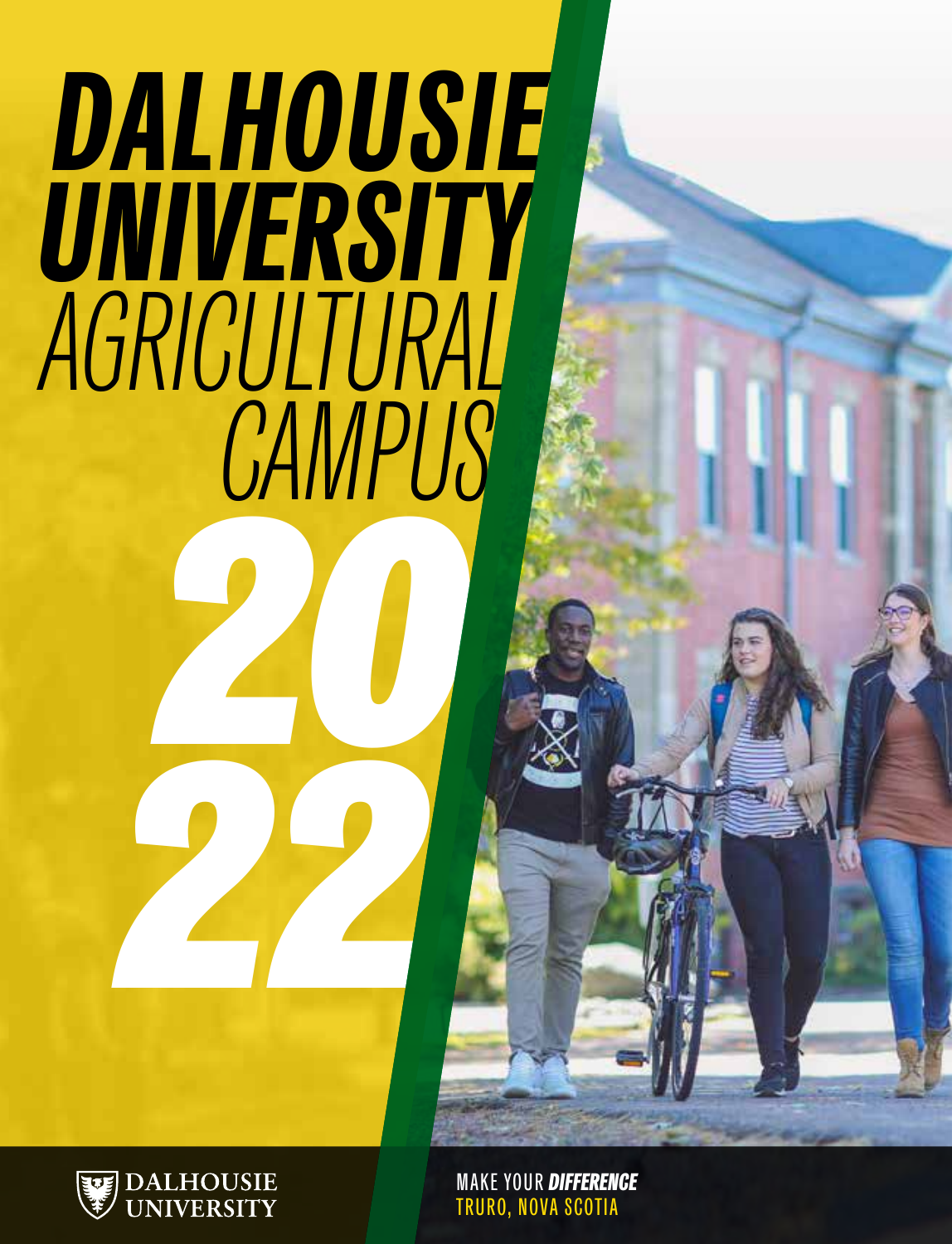# *EVERY DAY IS AN OPPORTUNITY TO MAKE YOUR MARK*

### *YOU BELONG AT DALHOUSIE*

Climate change. Food security. Clean water. You'll discover new solutions to the biggest issues of our time at Dalhousie's Faculty of Agriculture.

Get your hands dirty, test ideas and make industry connections. Here the whole campus is your classroom, and you'll graduate with the skills and confidence to make a lasting impact on the health of our planet, while addressing the global challenges targeted by the United Nation's Sustainable Development Goals.

### *THE TOP RANKED UNIVERSITY IN ATLANTIC CANADA & TOP 300 GLOBALLY*

*(ACADEMIC RANKING OF WORLD UNIVERSITIES, TIMES HIGHER EDUCATION WORLD UNIVERSITY RANKINGS AND QS WORLD UNIVERSITY RANKINGS)*

### *TOP 10 IN CANADA FOR AGRICULTURE AND FORESTRY (QS WORLD UNIVERSITY RANKINGS)*

*851 TOTAL STUDENTS // 21% INTERNATIONAL STUDENTS // \$500,000+ IN DONOR-SUPPORTED SCHOLARSHIPS AND BURSARIES AWARDED EACH YEAR // \$9 MILLION IN FUNDED RESEARCH EACH YEAR // INTERNSHIPS, EXCHANGES AND FIELD COURSES IN ETHOPIA, SOUTH AFRICA AND THE NETHERLANDS // JOINT ACADEMIC PARTNERSHIPS WITH UNIVERSITIES IN CHINA, INDIA AND THE NETHERLANDS // AN INDIGENOUS PATHWAY PROGRAM FOR FIRST NATIONS, MÉTIS AND INUIT STUDENTS*

*A GROWING FIELD: BY 2025, THE AGRICULTURE SECTOR IS EXPECTED TO HAVE NEARLY 114,000 MORE JOBS THAN THE DOMESTIC LABOUR FORCE CAN SUPPLY (CANADA'S AGRICULTURE SECTOR)*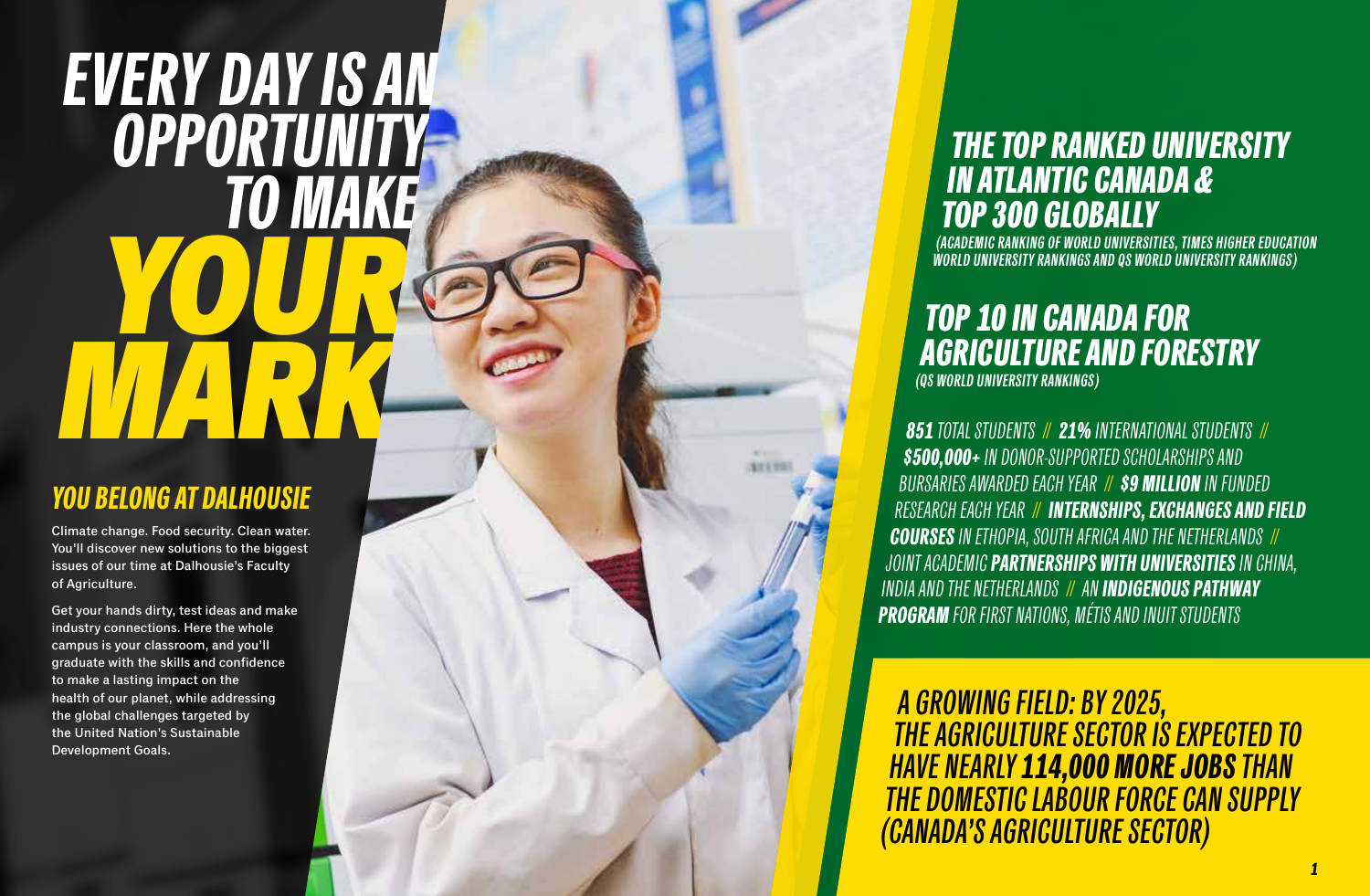# *LOCATION*

## *TRURO (WE'KWAMPETITK)*

Located in central Nova Scotia an hour from Dalhousie's Halifax campuses, Truro offers you the best of both worlds: a small-town experience with a wide variety of recreational and community activities. It's home to a vibrant downtown with a range of activities, shops and experiences. A short walk from campus, you'll find comfy study nooks in local cafés and a range of restaurants including sushi and wood-fired pizza. You'll never feel far from nature with Victoria Park's trails and waterfalls nearby.



### *DALHOUSIE UNIVERSITY IS LOCATED IN MI'KMA'KI, THE ANCESTRAL AND UNCEDED TERRITORY OF THE MI'KMAQ. WE ARE ALL TREATY PEOPLE.*

*WE RECOGNIZE AFRICAN NOVA SCOTIANS ARE A DISTINCT PEOPLE WHOSE HISTORIES, LEGACIES AND CONTRIBUTIONS HAVE ENRICHED MI'KMA'KI FOR OVER 400 YEARS.*

### *VISIT THE TRURO FARMERS' MARKET ON SATURDAY MORNING FOR GREAT FOOD, PRODUCE AND LIVE MUSIC.*

*EXPLORE THE AREA'S NATURE AND WILDLIFE WHILE WALKING, HIKING, CYCLING, SKIING OR SNOWSHOEING THE COBEQUID TRAIL.*

### *DOWNTOWN TRURO HOSTS GREAT EVENTS EACH YEAR— FROM FESTIVALS TO LIVE CONCERTS, MOVIE NIGHTS AND MORE.*

# *RESIDENCE LIFE*

Safe, secure, and located in the heart of our campus, your home away from home is steps away from everywhere on campus you need to be.

### *THE RESIDENCES*

• New from high school students are guaranteed a place in residence if you apply by May 15.

- 3 residences to choose from: Trueman, Fraser and Chapman.
- 47% of our rooms are single occupancy.

### *THE LIFESTYLE*

- Support and mentorship from residence life staff.
- Dedicated high-speed Wi-Fi and streaming entertainment service.
- Safe and secure buildings.
- Lots of unique places to study, get outside or relax.

### *THE FOOD*

- An unlimited meal plan is included with residence.
- Our self-serve kitchen feature allows you to make your favourite comfort foods.
- Our Chef's Garden provides food used in the meal hall.
- Enjoy locally sourced, halal, vegan, vegetarian, gluten-free and dairy-free options at every meal.

Living off campus? Learn more about living in Truro by visiting **dal.ca/offcampushousing**.

## *EXPERIENCE RESIDENCE THROUGH OUR VIDEO TOURS AT DAL.CA/CAMPUSTOURS. dal.ca/residence*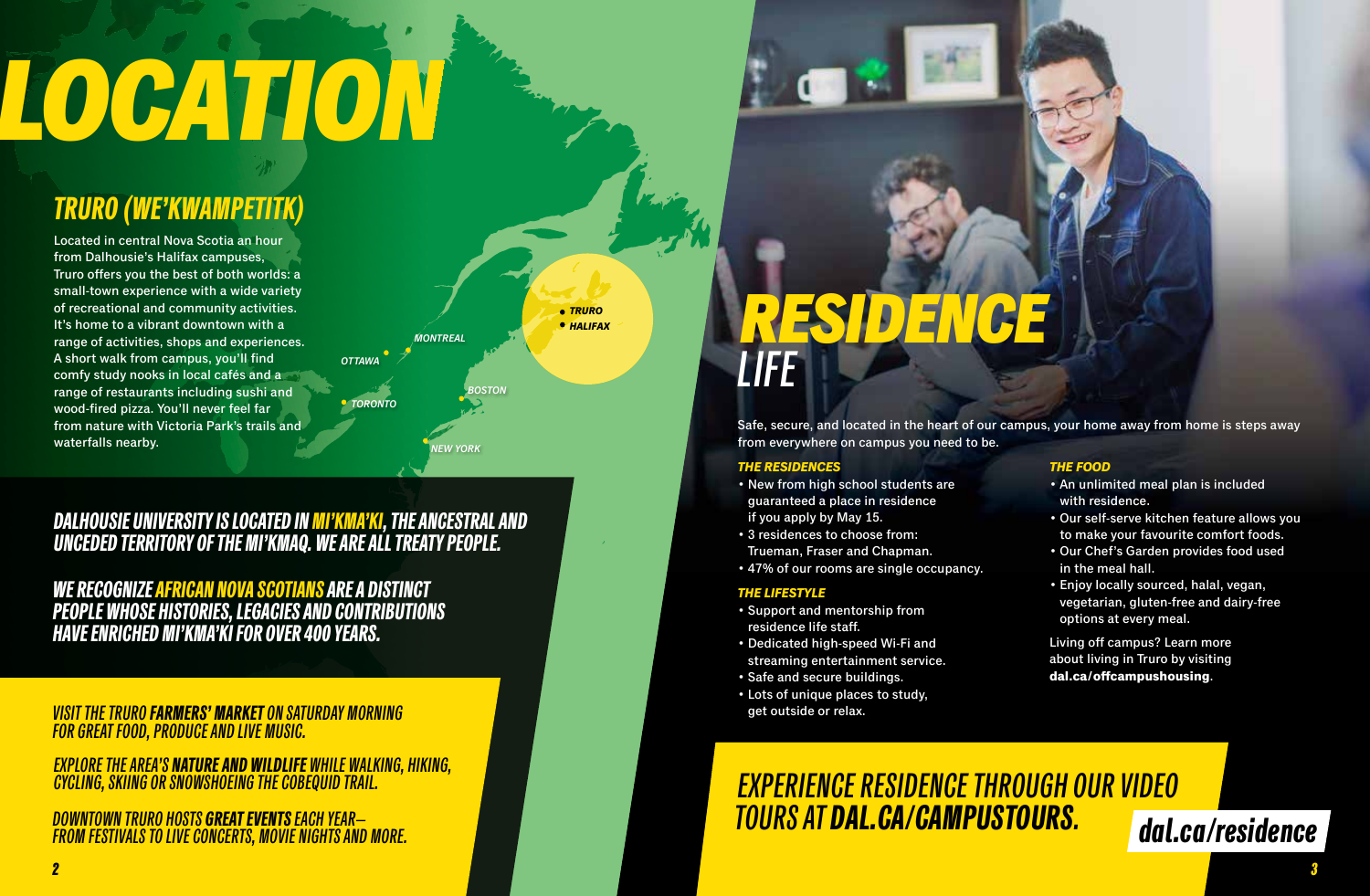

### *FACULTY OF AGRICULTURE*

**BACHELOR OF AGRICULTURE**  *(With Aeres University of Applied Sciences in the Netherlands)* International Food Business

**BACHELOR OF ENGINEERING (FIRST TWO YEARS IN TRURO)/DIPLOMA IN ENGINEERING** *(Fulfils the first two years of a degree program in Engineering)* 

#### **BACHELOR OF SCIENCE (AGRICULTURE)**

Agricultural Business • Agricultural Economics • Animal Science • Aquaculture • Environmental Sciences • Integrated Environmental Management • Plant Science

#### **BACHELOR OF SCIENCE - BIOVETERINARY SCIENCE**

**BACHELOR OF TECHNOLOGY**  Landscape Architecture • Small Business Management 1

#### **PRE-VETERINARY MEDICINE 2**

#### **TECHNOLOGY DIPLOMAS**

Veterinary Technology • Managed Landscapes • Plant Science • Business Management (Agriculture and Dairy Farming)

- 1. Requires completion of a two-year technical diploma from a recognized college or university.
- 2. Preparatory studies that will provide you with the courses required to apply to any Doctor of Veterinary Medicine (DVM) program in Canada. Typically associated with a Bachelor of Science (Agriculture) and Bachelor of Science - Bioveterinary Science.

#### **FACULTY:** A unit of related academic departments.

**DEGREE PROGRAM:** A defined course of study that leads to an academic qualification (e.g., Bachelor of Science).

**MAJOR:** A defined topic of study or subject concentration within a degree program .

**INTERNSHIP:** A short-term experience in which you receive training and can build skills in a specific field or career area.





# *PROGRAMS& MAJORS ADMISSION REQUIREMENTS*

**ADDITIONAL** 

#### *GRADE 12 OR EQUIVALENT REQUIREMENTS*

Admission to programs is often competitive; meeting the minimum averages noted below does not guarantee admission. Visit **dal.ca/highschoolrequirements** for specific course requirements.





**MATH** 

| MINIMUM        | Contractor of Street |
|----------------|----------------------|
| <b>ONIFERE</b> |                      |
|                |                      |

| <b>Bachelor of Agriculture</b><br>- International Food<br><b>Business</b> | ✓            | $J^*$        |                                                                | $+3$ | 75% |   |
|---------------------------------------------------------------------------|--------------|--------------|----------------------------------------------------------------|------|-----|---|
| Bachelor of<br>Engineering***                                             | ✓            | $J^*$        | Chemistry 12 and Physics 12***                                 | $+1$ | 70% |   |
| BSc. (Agriculture)*****                                                   | ✓            | $J^*$        |                                                                | $+3$ | 75% |   |
| Pre-Veterinary<br>Medicine****                                            | ✓            | $J^*$        |                                                                | $+3$ | 75% |   |
| BSc. - Bioveterinary<br>Science****                                       | ✓            | $J^*$        |                                                                | $+3$ | 75% |   |
| Bachelor of Technology -<br>Landscape Architecture                        | ✓            | $\checkmark$ | Biology 11                                                     | $+3$ | 70% | J |
| Diploma in Business<br>Management                                         | ✓            | Math 11      | Science 10 and Biology 11 or<br>Chemistry 11 or Agriculture 11 | $+4$ | 60% | J |
| Diploma in Managed<br>Landscapes                                          | ✓            | $\checkmark$ | Biology 12 and Chemistry 11                                    | $+2$ | 60% |   |
| Diploma in Plant Science<br>Technology                                    | $\checkmark$ | Math 11      | Chemistry 11 and Biology 10<br>or Science 10                   | $+4$ | 60% | ✓ |
| Diploma in Veterinary<br>Technology                                       | ✓            | $\checkmark$ | Biology 12 and Chemistry 12                                    | $+1$ | 60% |   |

Academic Math.

Pre-Calculus.

The Faculty of Agriculture Engineering Diploma program constitutes the first two years of the Bachelor of Engineering Degree. Subsequent years are completed at Dalhousie's Sexton Campus in Halifax. Applicants of the Bachelor of Engineering (Diploma) who do not have the appropriate Physics, Chemistry and/or Math classes may be admitted with the requirement that they take the relevant non-credit introductory class(es) prior to registering in the degree-level class(es).

Students applying to the Bachelor of Science (Agriculture), Bachelor of Science – Bioveterinary Science or Pre-Veterinary Medicine programs in the Faculty of Architecture who do not have the appropriate Math class may be admitted with the requirement that they take non-credit preparatory Math prior to registering in the degree-level class. The Faculty of Agriculture Bachelor of Science – Bioveterinary Science and Pre-Veterinary Medicine programs provide students with the preparatory courses required to apply to any Doctor of Veterinary Medicine (DVM) program in Canada. Visit **dal.ca/admissions** for specific supplemental requirements.

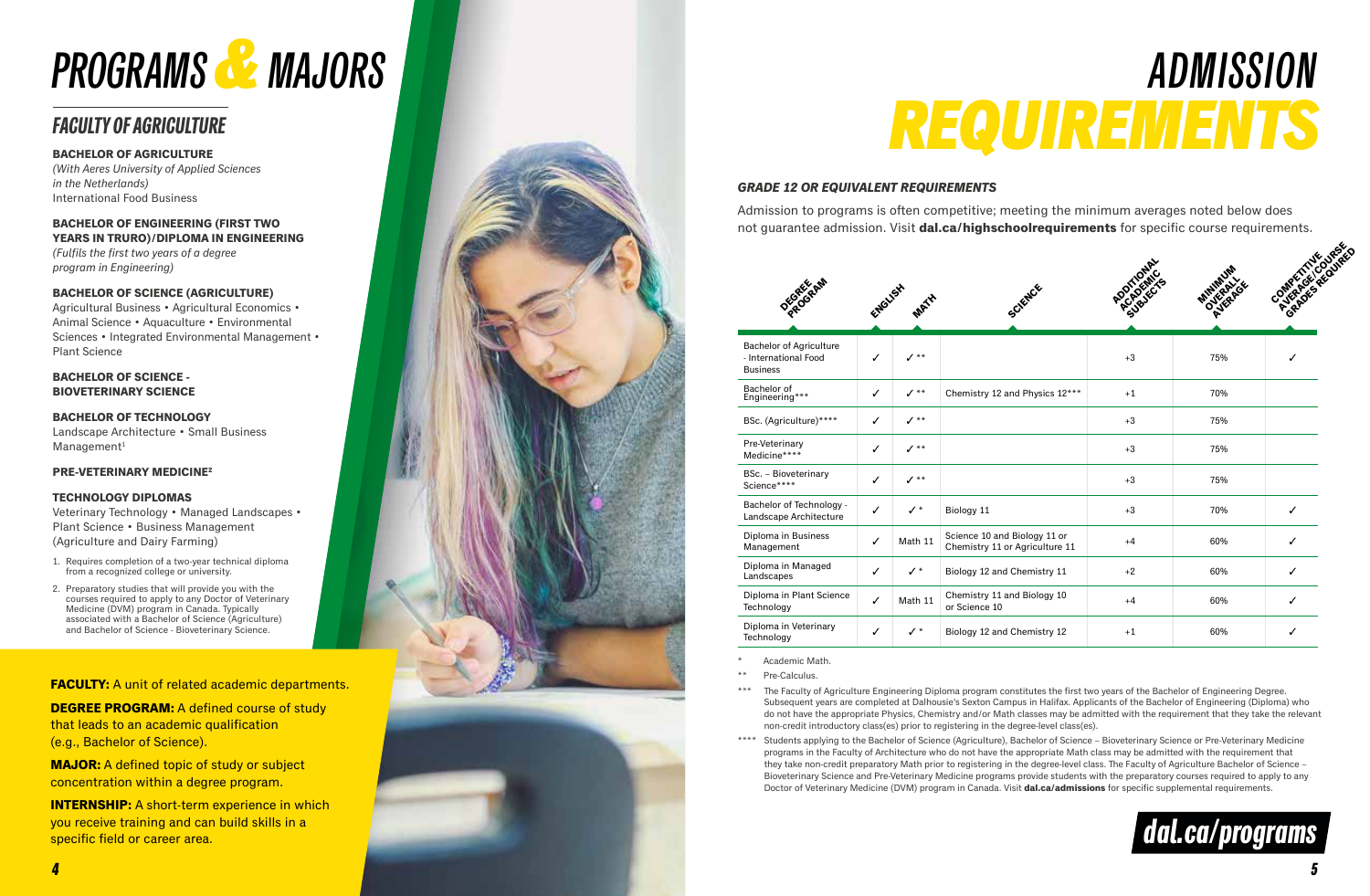# *FINANCIAL INFORMATION & SCHOLARSHIP AWARDS*

**Fall and Winter Term CAD\$** 

### *ESTIMATED COSTS*

| <b>Fall and Winter Term</b> |  |
|-----------------------------|--|
| FOR CANADIAN STUDENTS       |  |

| Total                        | $$22,021 - $27,014$ |
|------------------------------|---------------------|
| (lodging and food) $**$      | $$11.262 - $13.479$ |
| Residence                    |                     |
| Books and supplies           | \$1,800             |
| Tuition and incidental fees* | $$8,959 - $11,735$  |

Estimates for tuition and incidental fees are based on approved rates for 2021/22 as information only and are subject to increase in future years. Please refer to the Fee Calculator found at **dal.ca/feecalculator** for estimates for your specific program and choice of residence.

- Nova Scotia students may be eligible for a bursary from the Province of Nova Scotia of \$1,283. Bursary amount is based on a full course load each term.
- \*\* Costs will vary depending on room type and meal plan selected.

### *FOR INTERNATIONAL STUDENTS*

Estimates for tuition and fees are based on approved rates for 2021/22 and subject to change. For a detailed estimate of current tuition costs and fees, based on your academic program of interest, use the Tuition Fee Calculator at **dal.ca/feecalculator**. Tuition and fees have not yet been established for the 2022/23 academic year.

### *INVESTING IN YOU*

Each year the Faculty of Agriculture invests more than \$12 million in financial supports that are available to you, including awards like scholarships and bursaries, student loans, parttime employment, and internships or co-op work terms.

Understanding your financial picture and learning how to manage your money will help you succeed in your degree and your life beyond university. For information, tools and strategies, visit **dal.ca/financialaid**.

### *SCHOLARSHIPS AND BURSARIES RANGING FROM \$750–\$48,000*

The majority of entrance awards require completion of the General Entrance Award application. Faculty of Agriculture students are also eligible for specific awards such as the Dykeview Farms and the Harrison McCain Scholarships, which require separate applications. For more information about the application process and other awards available to you, please visit **dal.ca/entranceawards**.

### *THE CANADA STUDENT LOAN PROGRAM*

Details are specific to your province's or territory's student loan office. For general information, please visit **dal.ca/studentloans**.

### *dal.ca/entranceawards*

## *STUDENT SUCCESS*

### *YOUR SUPPORT NETWORK*

Working together is second nature here. Our campus is a tight-knit community where your professors know you by name and want to see you succeed.

### *ACADEMIC SUPPORT*

Our team at the Student Success Centre will help guide and support you if you have difficulty in a course, have questions about your program, or need to discuss academic accommodation. On Track programming, for example, helps you transition into university and maintain your success through your degree. Visit **dal.ca/ontrack**.

### *ACCESSIBILITY/ACCOMMODATIONS*

We are committed to an inclusive community that includes programs and services to reduce barriers and ensure you can fully access learning, co-curricular and on-campus living environments. Visit **dal.ca/access**.

### *ATHLETICS*

Once you're a full-time student, you'll have a membership to the Langille Athletic Centre, the campus's fitness centre. You can also use your DalCard for free admission to Rams home events. Learn more at **dal.ca/rams**.

### *BLACK STUDENT ADVISING CENTRE*

If you're a student of African descent, the Black Student Advising Centre will provide you with virtual academic support, confidential advising, advocacy, and mentorship programs.

### *GET INVOLVED*

You'll find so many opportunities to get involved here and leave your mark. Be part of our students' association, join a club or society, be part of residence life, participate in intramural sports and so much more.

### *HEALTH & WELLNESS*

Many services, programs and resources are available on campus and virtually to help you take care of your health and well-being and manage the pressures of university life. Visit **dal.ca/studenthealth**.

### *INDIGENOUS STUDENT SUPPORT*

Indigenous students are provided with access to dedicated support, including a campusbased Manager, Indigenous Students, who will provide you with academic advising, advocacy and mentorship. There is a one-year Indigenous Student Access Pathway program for First Nations, Métis and Inuit students that provides an opportunity to benefit from dedicated support while transitioning to a university environment.

### *JOBS, CAREERS & REAL WORK EXPERIENCE*

Agriculture graduates are in high demand and our services and resources can help you make the most of it. In addition to a successful workintegrated learning program, our dedicated team will help you access job postings and provide guidance with career advising, resume review, and interview prep, to help support your transition from university to the working world.

*dal.ca/campuslife*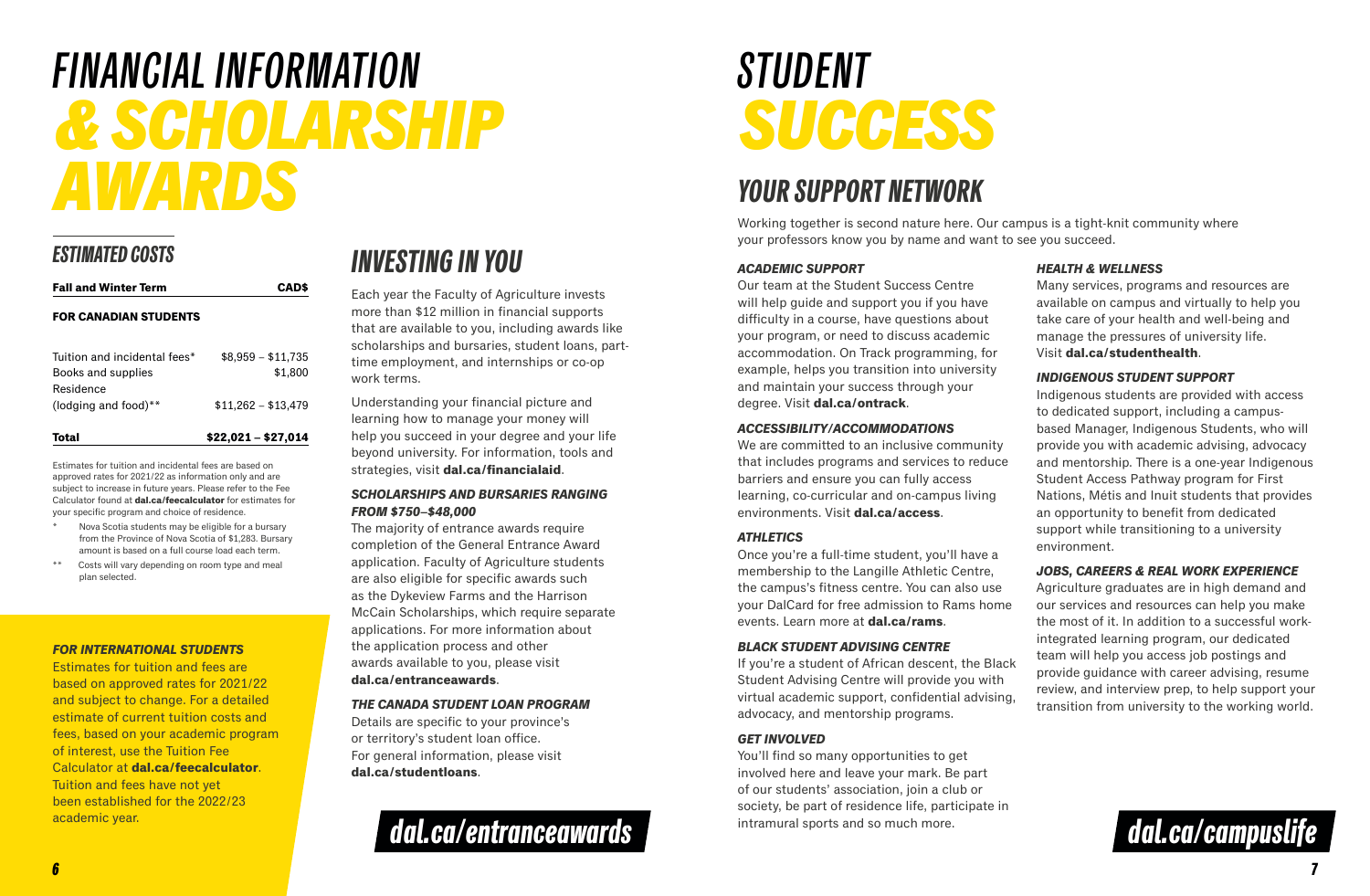

# **AGGIES AGGIES** *8 9*

*dal.ca/deadlines*